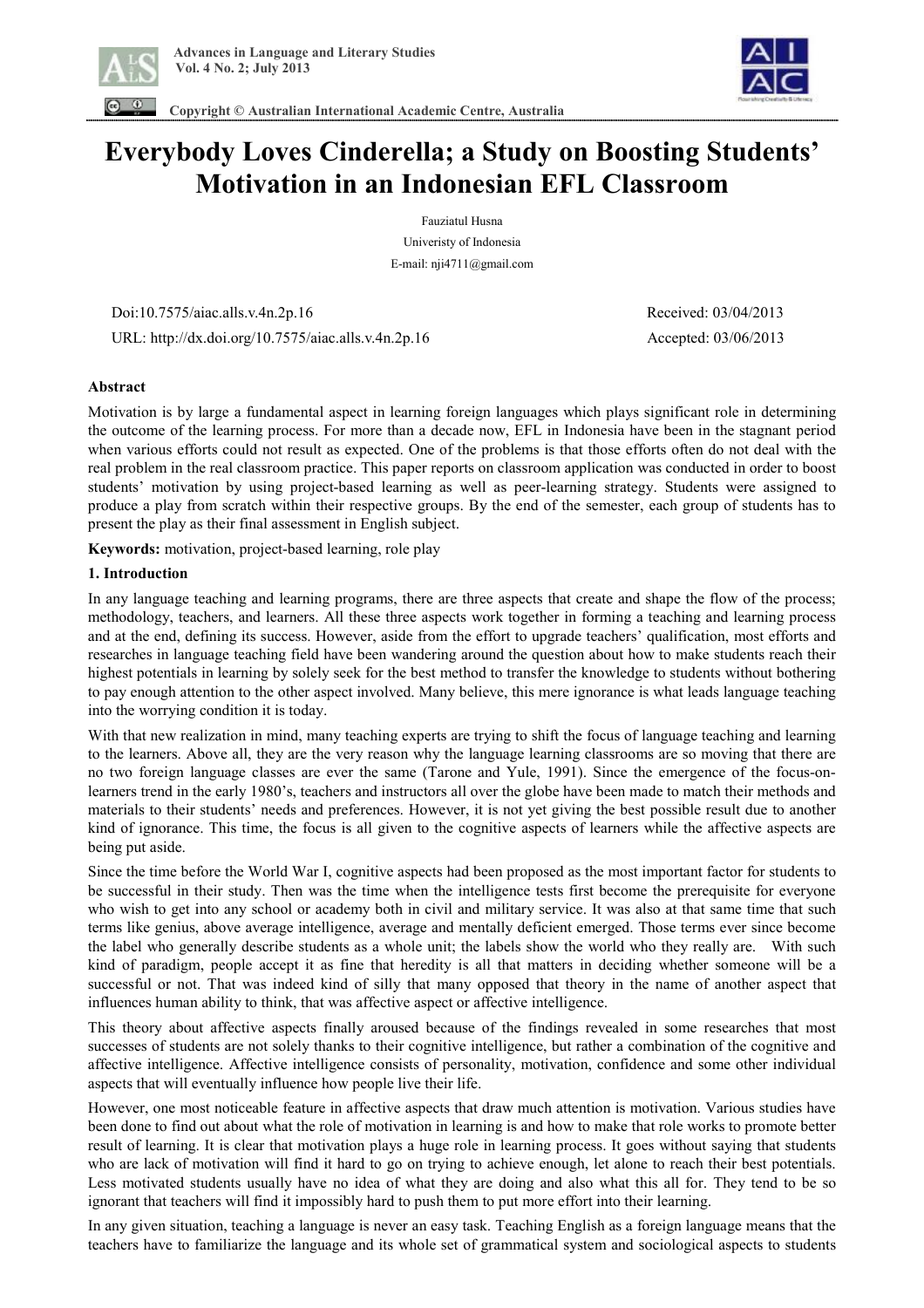#### **ALLS 4(2):16-20, 2013** 17

who do not use English even as their second language. So, the pressure is much greater for teachers that the problem like lack of motivation students will definitely need to be resolved in order for the teaching purpose to be achieved.

#### *1.1 What is motivation?*

In the general sense, motivation is the push that encourages people to do something in their lives. This push make anything they are doing become a lot easier since it gives them strength. It gives reasons of why they have to do or not to do things. Most of the time, it is the reason itself that become the motivation. With that definition, it is safe to say that motivation is the very key of an act since no act will be accomplished without the presence of any.

Huitt W. (2001) provides some definition of motivation suggested in various psychology textbooks;

- internal state or condition that activates behavior and gives it direction;
- · desire or want that energizes and directs goal-oriented behavior;
- influence of needs and desires on the intensity and direction of behavior.

From those definitions, a conclusion can be drawn that motivation is the desire that energizes any will in people's mind so that their activities will be well directed and focused. By having motivation, people will find it easier to carry on their want. In other word, motivation gives people power to stay and survive in their struggle in accomplishing their goal.

## *1.2 Motivation in Learning Process*

Motivation in the classroom is an essential component of teaching. Without the presence of any, the teaching and learning process will be a huge failure since motivation involves a student's desire to participate in the learning process. It makes sense because the participation of the students is one of the key ingredients of a good language learning classroom. It is also concerned with the reasons or goals which underlie a student's participation in learning activities (Lumsden, 1994).

Motivation can be either intrinsic or extrinsic in its source. Wagner (2002) presents opinions of Woolfolk (2001) that describes intrinsic motivation as involving internal, personal factors such as needs, interests, curiosity, and enjoyment. A student who is intrinsically motivated undertakes an activity "for its own sake", because the activity itself is rewarding (Lumsden, 1994; Woolfolk, 2001). In contrast is extrinsic motivation, in which the student engages in an activity in order to obtain a reward, or to avoid a punishment. This student is not really interested in the activity for its own sake, but rather for what it will gain them (Woolfolk, 2001).

Moreover, Weiner (2001) propose two types of motivation theories that he calls as intrapersonal and interpersonal theories of motivation. Actually, these two theories are pretty similar with the previous intrinsic and extrinsic motivation, but Weiner emphasize his discussion in the process of motivation emergence. For example, when a student got a bad mark or failed his exam. He will feel the blended emotions that include self-esteem, guilt, and shame. This self-directed feeling and thought comprise what he calls as intrapersonal theory of motivation. On the other hand, with the same situation, the feelings and thoughts from others of whether he is good or bad, responsible or not responsible. That judgment from others is what comprise his interpersonal theories of motivation.

In language learning, to be exact, both of intrinsic and extrinsic motivation are needed. If a student is not motivated to learn, even the most talented and experienced teacher will face difficulty in helping the child achieve their fullest potential. Understanding the various factors which influence motivation will assist teachers in developing strategies for encouraging motivation in the classroom.

## *1.3 Less-motivated Students and the Causes*

There are several things that cause the lack of motivation in students. These causes vary from the teachers' side, students' side and also the materials given.

## - **From teachers' side**

In the learning process, the role of teachers is much more complicated than the simple facilitator term implied. Teachers have to be anything the students need. In an advance classroom with bright students, they have to be good partners with whom those excellent students can study and work together with. However, in a classroom where the students are mostly dependent, they have to be the leaders that organize all the activities in the classroom. So, teachers are supposed to be the organizers who have to ensure that learning process run well.

Unfortunately, in some cases, teachers are the ones who make their students become less motivated. Here is how:

Teachers do not give enough encouragement through reward and compliment when they students succeed in their task. In the opposite way, they always give more than enough lectures contain bad words and anger when the students do mistakes. This behavior is clearly against the consensus belief that encouragement works better than insult in motivating people to do things.

## - **From students' side**

As proposed by the communicative approach, students are the center of the learning process. It means that the students have to be proactive in the process to reach the best result of their study. Needless to say, if they do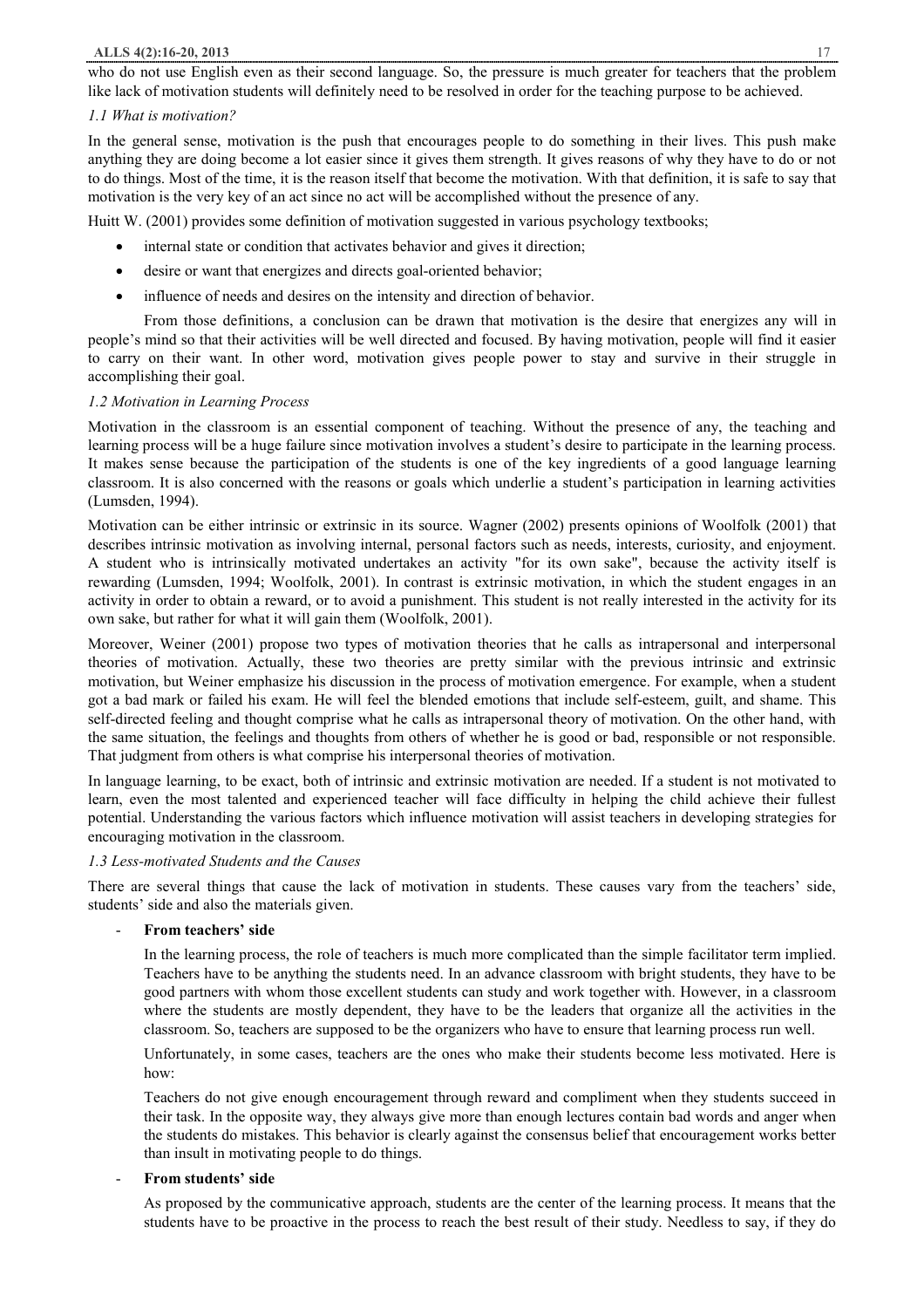not play that role well, motivation is far away from them. In addition, their inner self-esteem and confidence have a lot to do with their deficit in motivation and then in achievement.

In Student Motivation (2001), Van Laar argues a theory called self-esteem theory which essentially argues that low self-esteem will lead to low motivation. She proposes that theory based on the factual phenomenon in many schools in USA. There, she finds out that black American students who are really lack in motivation are the ones who also have low self-esteem in regard to their background and appearance. It has been a common knowledge that minority group students always feel that they are less than their White American peers.

A relevant point to this matter that also has to be considered here is the different culture enhances different level of motivation and thus different level of achievement. For example, in USA, the number of white students who accomplish outstanding learning result is much higher compared to the number of those students of black and Asian students. In the smaller scope, writer sees that students in the cities are likely to have more motivation than those students in the suburb. It makes the effort to increase students' motivation in the suburb area is a lot harder than it is in the cities.

#### - **Materials**

One principle in designing good learning materials is matches the materials to the need and proficiency of students. Other way, it will cause a space between students and learning materials that makes full understanding and mastering impossible. In most cases, materials given to the students are far too complicated to their level of ability. This is the very cause of lack of motivation viewed from the materials given. Logically, it can be illustrated this way:

When a student cannot understand the materials about generic structure of descriptive text, it will too risky to ask them to write their own descriptive text. So, when the teacher insists on giving him such kind of task, he will immediately loss his interest and think that it will be much easier for him not to even try.

All of those points above contribute in creating lack of motivation in students. As the result, those students have no willingness and desire to get involved in the learning process whatsoever. The symptoms of this problem can vary depend on how bad the lack of motivation in a student is. In most classrooms, however, some of the symptoms are:

- a. Do not bother paying attention to teachers' explanation
- b. Do not feel obliged to do the task or even homework
- c. Always look bored and sleepy during the class
- d. Do not have guilty feeling when the teacher gets angry at them

At the end, teachers cannot expect them to get good mark. What makes I even worse is that some of those students are in fact the smart ones. However, their potentials are buried on their ignorance and lack of motivation.

#### *1.4 What have been done?*

So far, the importance of motivation or the bad effect of students having lack of motivation has been explained intensely. The question aroused afterward is what kind of treatment has been done to deal with that? In my personal opinion, not much. The majority of teachers, school administer and parents spend all of their time worried about whether the students have enough cognitive intelligence to achieve their learning objectives. The worse thing is that when they do concern about motivational problem in students, instead of considering about how context create and sustain this problem, they self-acclaim that those students are having some psychological problem of having disadvantage background.

Along with that, in their article, Martin L. Maehr and Ryoko Yamaguchi state, "too little attention has been given to how schools as a presumed critical context for fostering achievement can create motivation and achievement orientation of students regardless of the sociocultural context they experience in their extra-school lives." By that statement, both of them actually raise optimistic view that school or teachers in this context can do a vast support in increasing students' self-motivation no matter what kind of life they live outside the classroom. It has something to do with the theory that proposes internal or intrinsic motivation is stronger and last longer than extrinsic motivation from others.

However, fact shows that teachers, as the front men in the effort to increase students' motivation are doing less than enough to reach that goal. Most of the time, teachers act as customers that wish to be served well by their students in the learning situations. For example, teachers want their students to have a great performance in a task no matter what. From my experience, most teachers tend to get angry all the time to those less-motivated students in learning process, but when they get low grade on exams, the teachers let them take all the blame. With that kind of treatment, it is not necessarily appropriate for those teachers to hope the best from their students.

If the learning result is to be increased, that kind of treatment has got to stop immediately. What needed by students to have more motivation is not teacher who blame them for their failure, but the one who can show them and facilitate them a way to possess the motivation.

#### **2. The Project**

In any EFL classroom, using peer-teaching and peer-learning have become a hit since the emergence of Communicative Language Teaching (CLT). In that case, peer-learning is used to ensure that all students have the same opportunities to use language in group as the implementation of the communicative aspect of learning process. Today, many schools and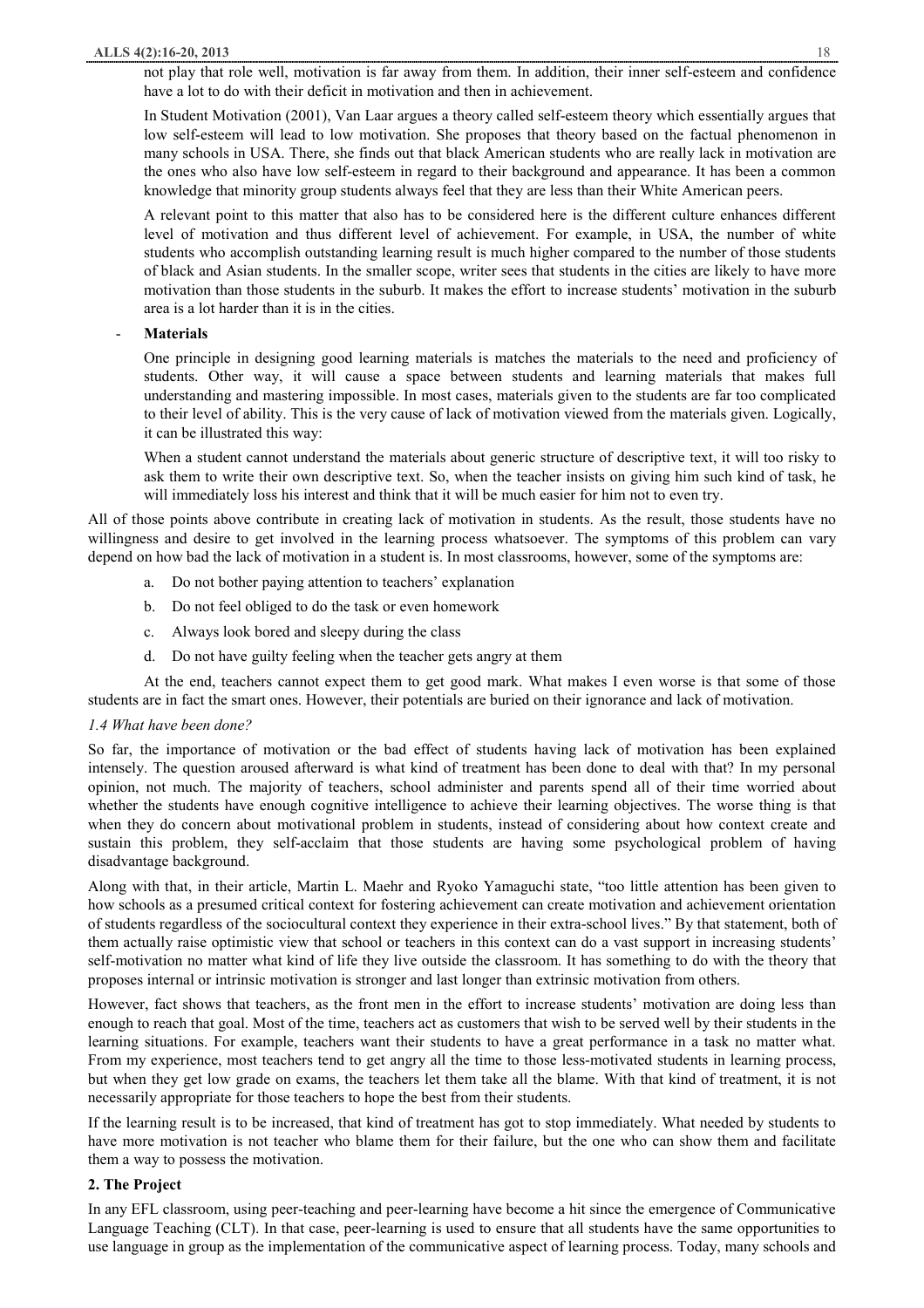language institutions are promoting instructional method involving active learning in which many chances to formulate their own questions, discuss issues, explain their viewpoint, and involve in cooperative learning by working in teams on problems and projects are presented to the students. Still, this instructional method is a form of peer-learning.

Peer learning is a kind of cooperative learning that enhances the value of students-students interaction and results in various advantageous learning outcomes. In this article, writer focuses on the advantage it gives in increasing the motivation of students in learning. Writer used this strategy in dealing with less-motivated students in SMP 1 Batang Anai in order to help them reach better result in their study of English. However, before the description of the application explained, it has to be noted that there are several considerable points to organize a successful peer learning (Alice Christudason, 2003). They are:

- a. teachers must provide intellectual scaffolding
- b. teachers have to ensure that presents topics that students are likely to have some relevant knowledge about
- c. teachers push students to have more sophisticated level of thinking by giving questions/issues
- d. teachers make sure that all students are meaningfully engaged in the collaboratice process.

By referring to those points above, writer have done this strategy in three classes of the  $8<sup>th</sup>$  grade in SMP 1 Batang Anai. These three classes are chosen because the writer teaches them thus it will be much easier to evaluate the progress and to measure the result of this strategy. Aside from that, there is no special reason why those classes are chosen since all classes are generally having similar level of language proficiency. Peer learning activities can be in the form of role-play, debated, case studies and other exciting and effective teaching strategies that stir students' enthusiasm and encourage peer learning. At the end, students are expected to have more motivation in studying since the process is fun and enjoyable. At this particular study, the form of peer learning used is role play, more specifically a Cinderella story role play.

"Role-plays are very important in the Communicative Approach because they give students an opportunity to practice communicating in different social contexts and in different social roles." (p. 137, Larsen-Freeman). This statement relates role play to communicative approach which emphasize on the language practice and also the context use of language. It means that role play is indeed a right choice to create an atmosphere in which students will be encouraged to get involved. This desire of involvement is what will increase their motivation in learning process.

In addition, McCaslin (1995) introduced role play as having the following characteristics:

It (role play) refers to the assuming of a role for the particular value it may have to the participant, rather for the development of an art….Role playing is what the young child does in a dramatic play, but it is also a tool used by psychologists and play therapists….According to Richard Courtney (1974), "Play, acting and thought are interrelated. They are mechanisms by which the individual tests reality, gets rid of his anxieties, and masters his environment."  $(p.177)(p.10)$ 

In one article, Yuang states very soecificly about the benefit of using role play in the EFL classroom, "Role play is really a worthwhile learning experience for both the students and the teacher. Not only can students have more opportunities to "act" and "interact" with their peers trying to use the English language, but also students' English speaking, listening, and understanding will improve. Role play lightens up the atmospheres and brings liveliness in the classes. Students learn to use the language in a more realistic, more practical way. Thus they can become more aware of the usefulness and practicality of English. Role play is indeed a useful teaching technique which should be experimented and applied by ESL/EFL teachers more often in the ESL/EFL classrooms."

All of the experts' opinions above are what encourage the writer to use this particular strategy in maintaining peer learning activity that hopefully will result in the increasing motivation in students.

At the beginning, it was a little hard to even catch students' attention in the classroom learning process. They were busy doing everything that have nothing to do with the lesson; gossiping, running, teasing friends and a dozen other distracting activities while writer were trying to explain the use of notice text. Writer literally had to shout and scream to make them remember that they are in the middle of a class. It was terribly frustrating to deal with that kind of students four days a week. The simplest way to explain that mess is "trying to feed people who do not want to eat, while in fact they are starving". From that experience, writer finally come to the conclusion that there is no other way than to make them want to study, make them realize that they need it, means to make them have the motivation to study.

Then, almost miraculously, an opportunity show itself in the form of an offer from the principal to show a performance in the farewell party celebration for the senior class. It gives additional push for the students to join the Cinderella project since they will get to present it in front of the whole school. I was actually worried that it would give extra pressure but turn out I did not really understand how they young minds work. So in the end I got many more applications submitted than I ever expected and we need to make some modification to the story to make it suit our large casts.

The procedure of peer learning by using role play done by the writer was organized as follow:

- 1. Writer reviewed the materials about narrative text
- 2. Writer explained role play and how it is different from storytelling that they have been taught before